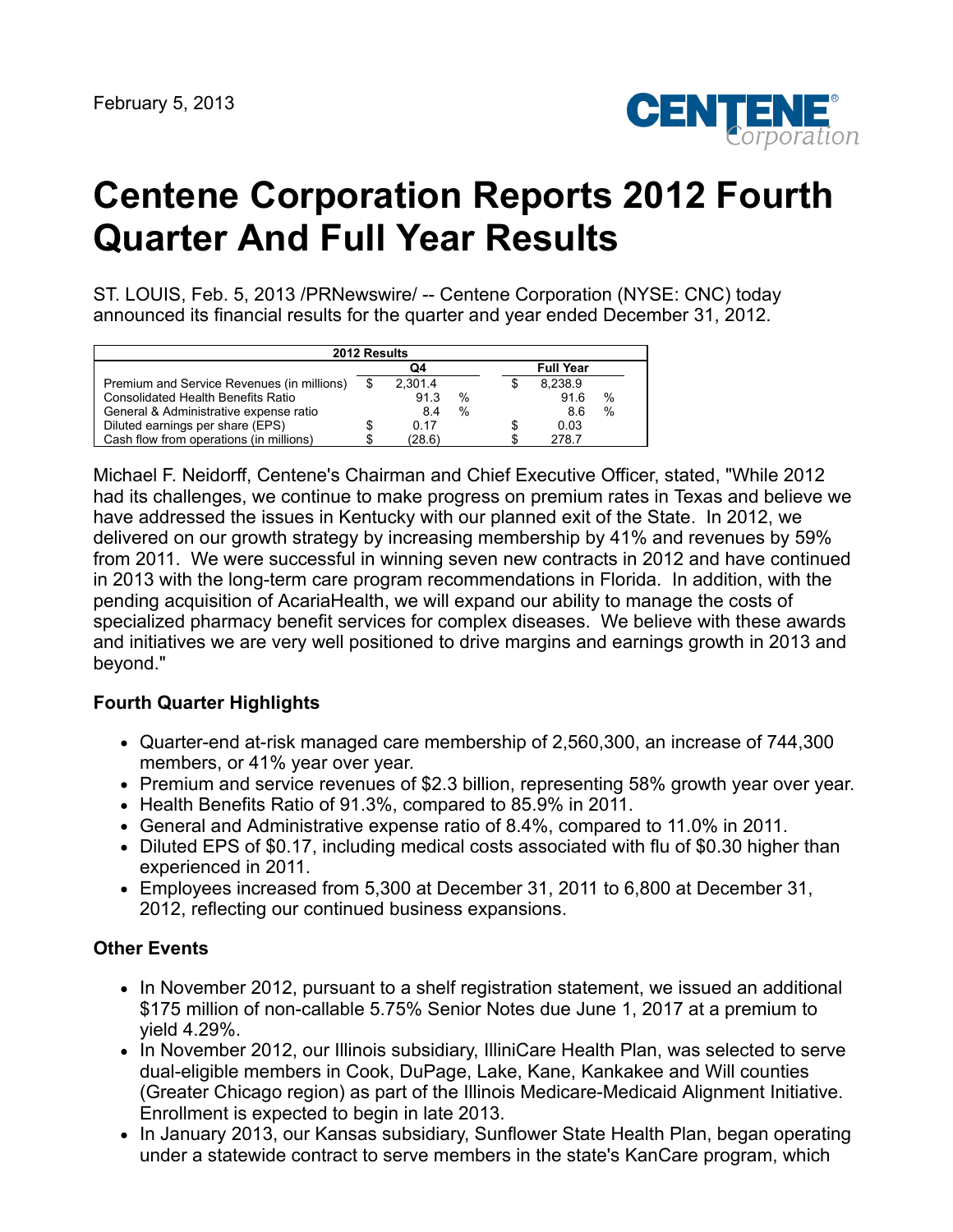includes TANF, ABD (dual and non-dual), foster care, long-term care and CHIP beneficiaries.

- In January 2013, our Florida subsidiary, Sunshine State Health Plan, was notified by the Florida Agency for Health Care Administration it has been recommended for a contract award in 10 of 11 regions of the Medicaid Managed Care Long Term Care program. Upon execution of a contract and regulatory approval, enrollment will be implemented by region, beginning in August 2013 and continuing through March 2014.
- In January 2013, we signed a definitive agreement to acquire AcariaHealth, a comprehensive specialty pharmacy company, for \$152.0 million. The transaction consideration is anticipated to be financed through a combination of Centene common stock, cash on hand and existing credit facilities. The acquisition is expected to close in the first quarter of 2013, subject to regulatory approval and other customary conditions.
- In October 2012, we were awarded the Platinum Award at the 2012 URAC Best Practices in Health Care Consumer Empowerment and Protection Awards for our Asthma Solutions for a Managed Medicaid Population.

The following table sets forth the Company's membership by state for its managed care organizations:

|                          | December 31, |           |  |  |  |
|--------------------------|--------------|-----------|--|--|--|
|                          | 2012         | 2011      |  |  |  |
| Arizona                  | 23.500       | 23.700    |  |  |  |
| Florida                  | 214,000      | 198.300   |  |  |  |
| Georgia                  | 313.700      | 298.200   |  |  |  |
| <b>Illinois</b>          | 18.000       | 16.300    |  |  |  |
| Indiana                  | 204,000      | 206,900   |  |  |  |
| Kentucky                 | 135.800      | 180,700   |  |  |  |
| Louisiana                | 165.600      |           |  |  |  |
| Massachusetts            | 21,500       | 35,700    |  |  |  |
| Mississippi              | 77,200       | 31,600    |  |  |  |
| Missouri                 | 59,600       |           |  |  |  |
| Ohio                     | 157,800      | 159,900   |  |  |  |
| South Carolina           | 90.100       | 82.900    |  |  |  |
| Texas                    | 949.900      | 503.800   |  |  |  |
| Washington               | 57,200       |           |  |  |  |
| Wisconsin                | 72,400       | 78,000    |  |  |  |
| Total at-risk membership | 2.560.300    | 1,816,000 |  |  |  |
| Non-risk membership      |              | 4,900     |  |  |  |
| Total                    | 2.560.300    | 1.820.900 |  |  |  |

The following table sets forth our membership by line of business:

|                          | December 31, |           |  |  |  |
|--------------------------|--------------|-----------|--|--|--|
|                          | 2012         | 2011      |  |  |  |
| Medicaid                 | 1,977,200    | 1,336,800 |  |  |  |
| CHIP & Foster Care       | 237,700      | 213,900   |  |  |  |
| ABD & Medicare           | 307,800      | 218,000   |  |  |  |
| <b>Hybrid Programs</b>   | 29,100       | 40,500    |  |  |  |
| Long-term Care           | 8,500        | 6,800     |  |  |  |
| Total at-risk membership | 2.560.300    | 1,816,000 |  |  |  |
| Non-risk membership      |              | 4,900     |  |  |  |
| Total                    | 2,560,300    | 1,820,900 |  |  |  |

The following table identifies the Company's dual eligible membership by line of business. The membership tables above include these members.

|                | December 31, |        |  |  |  |
|----------------|--------------|--------|--|--|--|
|                | 2012         | 2011   |  |  |  |
| ABD            | 72.800       | 45.400 |  |  |  |
| Long-term Care | 7,700        | 6.200  |  |  |  |
| Medicare       | 5.100        | 3.200  |  |  |  |
| Total          | 85.600       | 54.800 |  |  |  |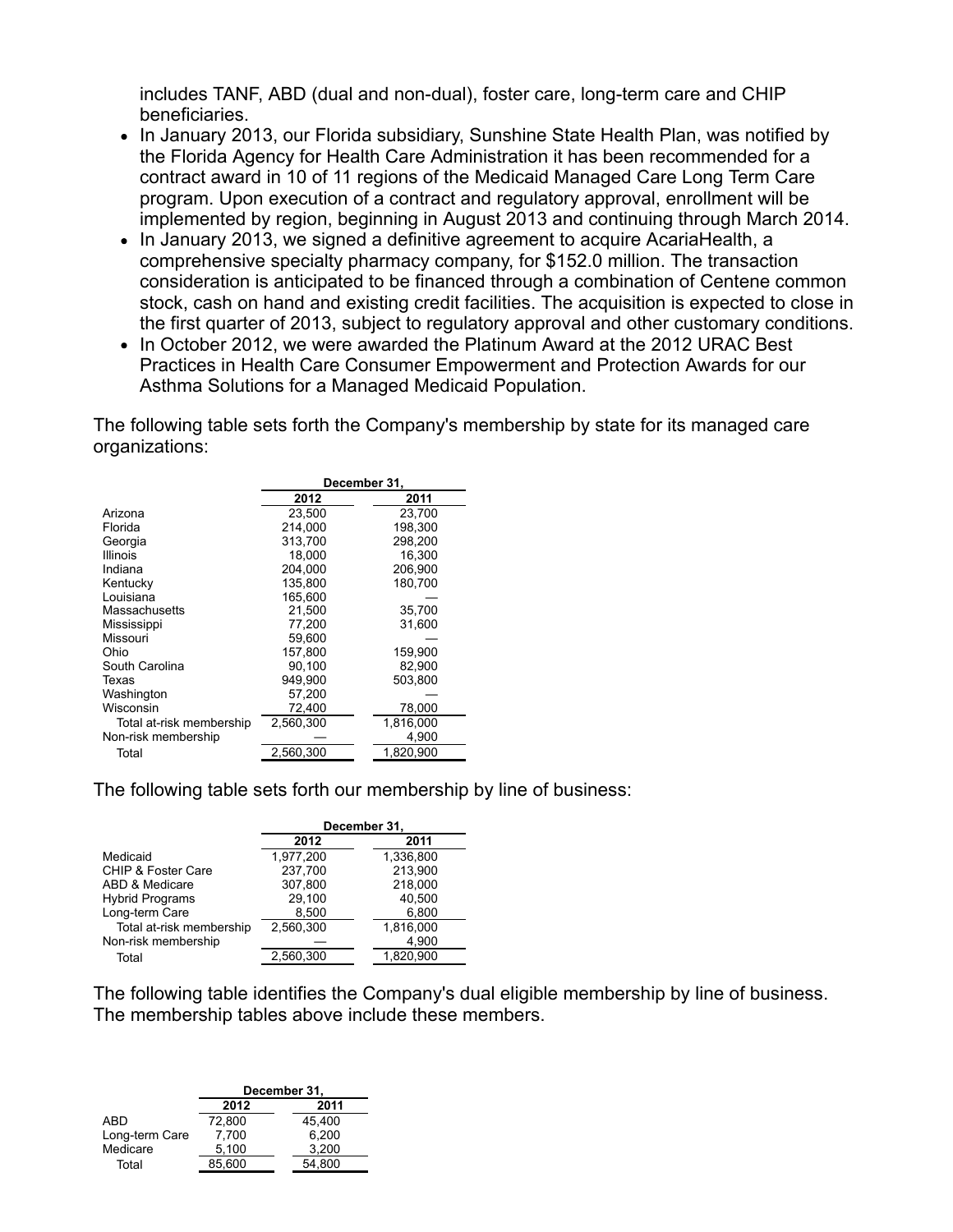## **Statement of Operations: Three Months Ended December 31, 2012**

- For the fourth quarter of 2012, Premium and Service Revenues increased 58% to \$2.3 billion from \$1.5 billion in the fourth quarter of 2011. The increase was primarily driven by the Texas expansion, pharmacy carve-in in Texas, the additions between years of Kentucky, Louisiana, Missouri and Washington contracts and membership growth.
- Consolidated HBR of 91.3% for the fourth quarter of 2012 represents an increase from 85.9% in the comparable period in 2011 and a decrease from 93.3% in the third quarter of 2012. The increase compared to last year primarily reflects an increase in medical costs associated with flu of \$0.30 per diluted share as well as increased medical costs in our Kentucky and Texas health plans. Excluding the Kentucky health plan operations, the fourth quarter 2012 HBR was 90.7%.
- The following table compares the results for new business and existing business for the quarter ended December 31,:

|                                                                         | 2012     |              |  | 2011     |                                |  |
|-------------------------------------------------------------------------|----------|--------------|--|----------|--------------------------------|--|
| Premium and Service Revenue<br>New business<br><b>Existing business</b> | 35<br>65 | $\%$<br>$\%$ |  | 16<br>84 | $\frac{0}{0}$<br>$\frac{0}{0}$ |  |
| HBR                                                                     |          |              |  |          |                                |  |
| New business                                                            | 96.7     | %            |  | 93.1     | $\frac{0}{0}$                  |  |
| <b>Existing business</b>                                                | 88.5     | %            |  | 84.6     | $\%$                           |  |
| Total                                                                   | 91.3     | $\%$         |  | 85.9     | $\%$                           |  |

- Consolidated G&A expense ratio for the fourth quarter of 2012 was 8.4%, compared to 11.0% in the prior year. The year over year decrease reflects the leveraging of expenses over higher revenues and a reduction in performance based compensation expense which lowered the ratio by 60 basis points.
- Earnings from operations were \$13.1 million in the fourth quarter 2012 compared to \$47.4 million in the fourth quarter 2011. Net earnings attributable to Centene Corporation were \$9.1 million in the fourth quarter 2012, compared to \$30.1 million in the fourth quarter of 2011.
- Diluted EPS was \$0.17 in the fourth quarter of 2012 compared to \$0.57 in the prior year.

### **Statement of Operations: Year Ended December 31, 2012**

- For the year ended December 31, 2012, Premium and Service Revenues increased 59.0% to \$8.2 billion over the corresponding period in 2011 as a result of the additional revenue between years from our Illinois, Kentucky, Louisiana, Missouri and Washington contracts, Texas and Arizona expansions, pharmacy carve-ins in Texas and Ohio, and organic membership growth.
- Consolidated HBR of 91.6% for 2012, compared to 85.2% in 2011. The increase compared to last year primarily reflects (1) the continued high level of medical costs in Kentucky including a \$41.5 million premium deficiency reserve for the contract period January 1, 2013 through July 5, 2013, (2) a high level of medical costs in the March 1, 2012 expansion areas in Texas, (3) a high level of medical costs in our individual health business, especially for policies issued to members who converted in the first quarter of 2012 and (4) a high level of flu costs during the fourth quarter of 2012. Excluding our Kentucky operations, the HBR for the year ended December 31, 2012, was 89.6%.
- Consolidated G&A expense ratio for 2012 was 8.6%, compared to 11.3% in 2011. The decrease is primarily due to leveraging our expenses over higher revenues and a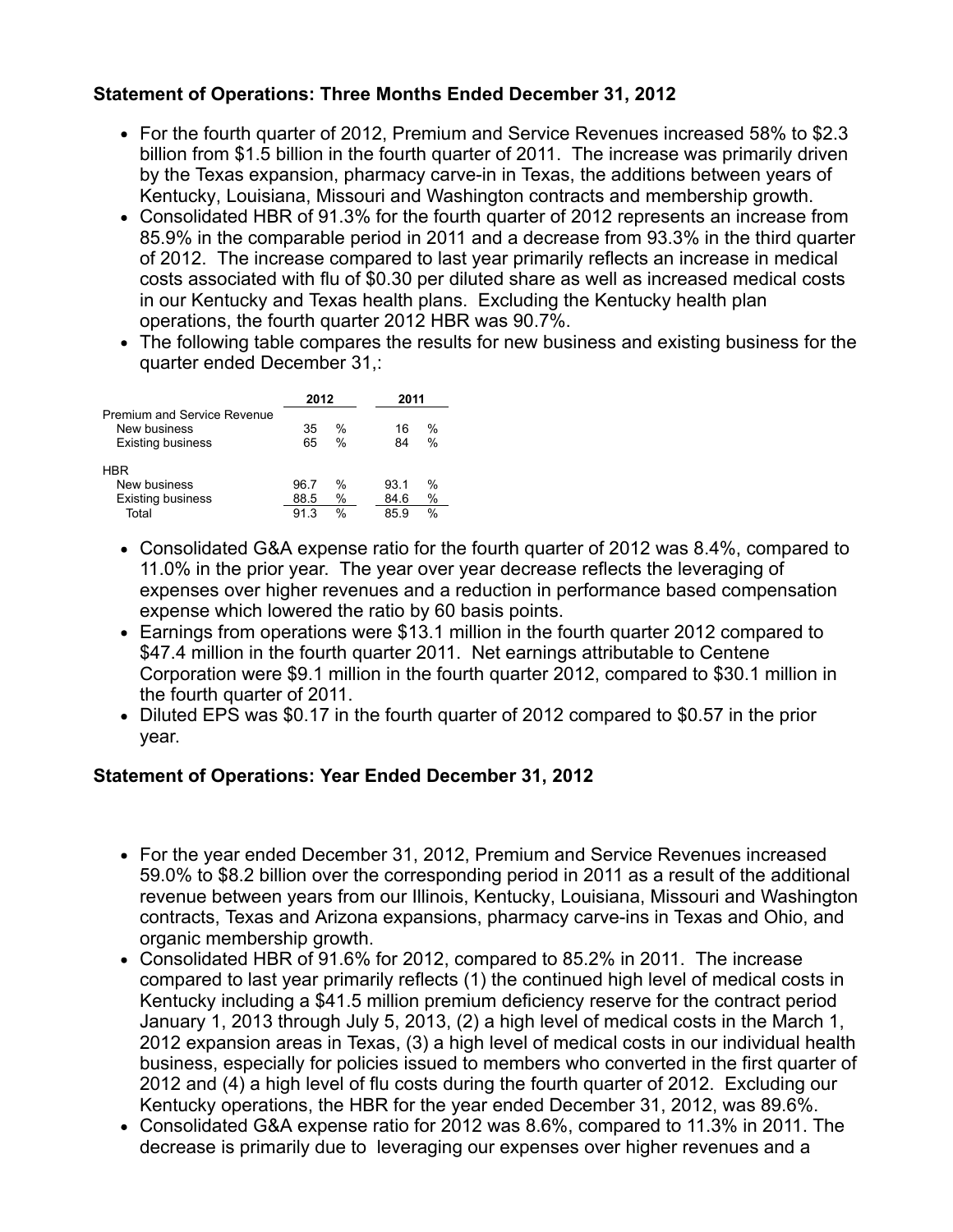reduction in performance based compensation expense which lowered the ratio by 60 basis points.

Diluted EPS of \$0.03 in 2012. Included in the year ended December 31, 2012, results are the following items: (1) an operating loss in our Kentucky health plan, including a \$41.5 million pre-tax premium deficiency reserve; (2) an impairment loss for the write down of goodwill and intangible assets in the Celtic reporting unit; (3) a gain on the sale of investments; and (4) a state income tax benefit. The impact of these items to diluted EPS is provided below:

|                               | 2012 |        |  |
|-------------------------------|------|--------|--|
| Diluted EPS                   |      | 0.03   |  |
| Loss from Kentucky operations |      | 1 7 1  |  |
| Celtic impairment loss        |      | 0.50   |  |
| Investment gains              |      | (0.23) |  |
| Tax benefit                   |      | (0.11) |  |
| T∩tal                         |      | 1.90   |  |

Total operating cash flows of \$278.7 million.

#### **Balance Sheet and Cash Flow**

At December 31, 2012, the Company had cash, investments and restricted deposits of \$1,632.6 million, including \$37.3 million held by its unregulated entities. Medical claims liabilities totaled \$926.3 million, representing 41.1 days in claims payable excluding the liability for the Kentucky premium deficiency reserve. Total debt was \$538.9 million which reflects no borrowings on the \$350 million revolving credit facility at year end. Debt to capitalization was 32.7% at December 31, 2012, excluding the \$75.4 million non-recourse mortgage note. Cash flow from operations for the year ended December 31, 2012 was \$278.7 million.

A reconciliation of the Company's change in days in claims payable from the immediately preceding quarter-end is presented below:

| Days in claims payable, September 30, 2012            | 42.8  |
|-------------------------------------------------------|-------|
| Timing of claim payments including pharmacy flu costs | (1.9) |
| Other                                                 | 0.2   |
| Days in claims payable, December 31, 2012             | 411   |
|                                                       |       |

# **Outlook**

The table below depicts the Company's annual guidance for 2013.

|                                            | <b>Full Year 2013</b> |        |      |   |        |               |
|--------------------------------------------|-----------------------|--------|------|---|--------|---------------|
|                                            |                       | Low    |      |   | Hiah   |               |
| Premium and Service Revenues (in millions) |                       | 9.700  |      |   | 10,000 |               |
| <b>Diluted EPS</b>                         |                       | 2.60   |      | S | 2.90   |               |
| <b>Consolidated Health Benefits Ratio</b>  |                       | 88.0   | %    |   | 89.0   | $\%$          |
| General & Administrative expense ratio     |                       | 9.0    | $\%$ |   | 9.5    | $\frac{0}{0}$ |
| Diluted Shares Outstanding (in thousands)  |                       | 54.800 |      |   | 55.200 |               |

The guidance in the table above does not include the pending acquisition of AcariaHealth or revenue and medical costs of the recently announced long-term care program recommendations in Florida. However, business expansion costs for the Florida long-term care award are incorporated in our guidance.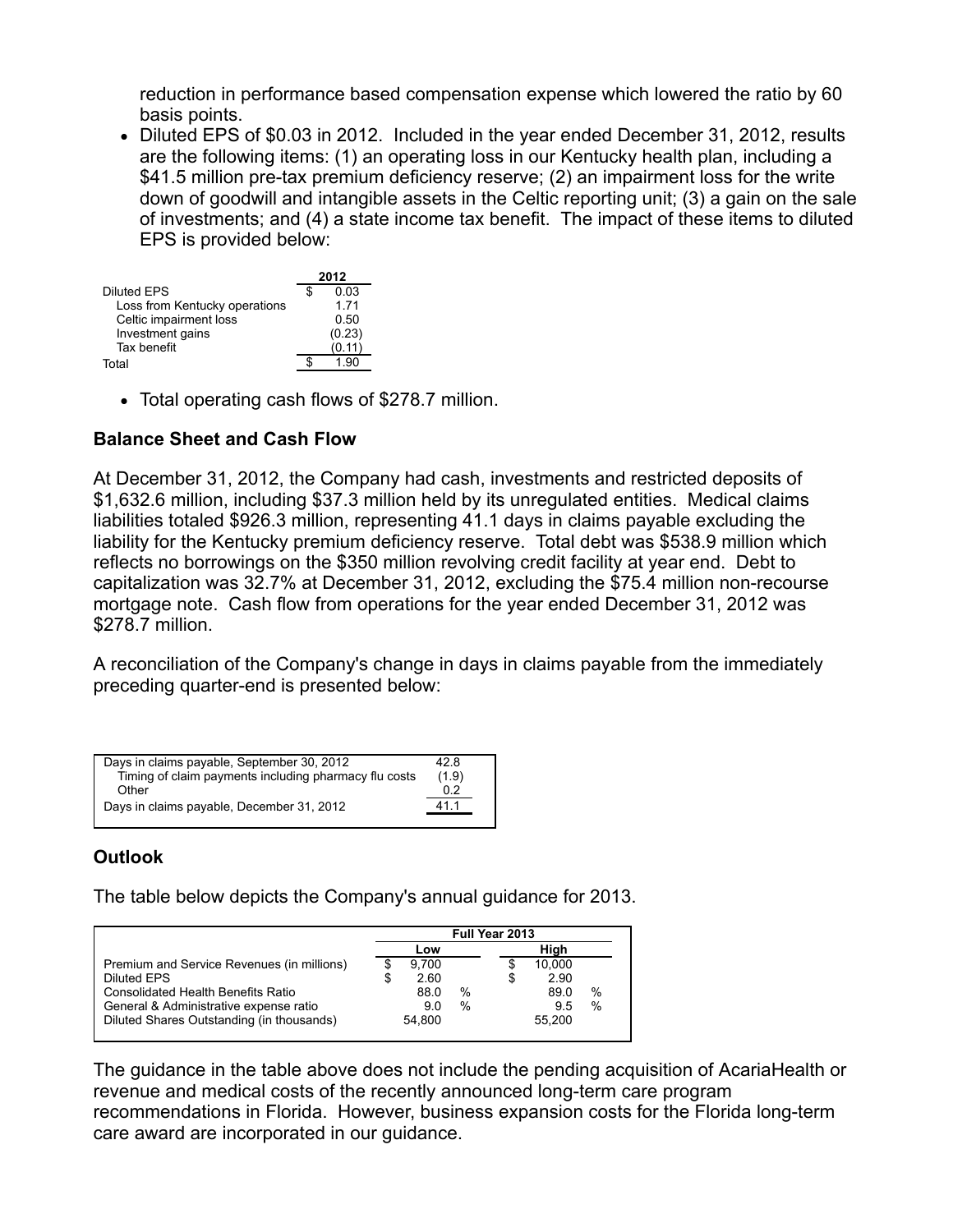## **Conference Call**

As previously announced, the Company will host a conference call Tuesday, February 5, 2013, at 8:30 A.M. (Eastern Time) to review the financial results for the fourth quarter and year ended December 31, 2012, and to discuss its business outlook. Michael F. Neidorff and William N. Scheffel will host the conference call. Investors and other interested parties are invited to listen to the conference call by dialing 1-877-270-2148 in the U.S. and Canada; +1- 412-902-6510 from abroad; or via a live, audio webcast on the Company's website at [www.centene.com,](http://www.centene.com/) under the Investors section. A webcast replay will be available for ondemand listening shortly after the completion of the call for the next twelve months or until 11:59 PM (Eastern Time) on Tuesday, February 4, 2014, at the aforementioned URL. In addition, a digital audio playback will be available until 9:00 AM Eastern Time on Tuesday, February 12, 2013, by dialing 1-877-344-7529 in the U.S. and Canada, or +1-412-317-0088 from abroad, and entering access code 10023301.

### **Non-GAAP Financial Presentation**

The Company is providing certain non-GAAP financial measures in this release as the Company believes that these figures are helpful in allowing individuals to more accurately assess the ongoing nature of the Company's operations and measure the Company's performance more consistently. The Company uses the presented non-GAAP financial measures internally to allow management to focus on period-to-period changes in the Company's core business operations. Therefore, the Company believes that this information is meaningful in addition to the information contained in the GAAP presentation of financial information. The presentation of this additional non-GAAP financial information is not intended to be considered in isolation or as a substitute for the financial information prepared and presented in accordance with GAAP.

The discussion in the third bullet under the heading "Statement of Operations: Three Months Ended December 31, 2012" contains financial information for new and existing businesses. Existing businesses are primarily state markets, significant geographic expansion in an existing state or product that we have managed for four complete quarters. New businesses are primarily new state markets, significant geographic expansion in an existing state or product that conversely, we have not managed for four complete quarters.

#### **About Centene Corporation**

Centene Corporation, a Fortune 500 company, is a leading *multi-line* healthcare enterprise that provides programs and related services to the rising number of under-insured and uninsured individuals. Many receive benefits provided under Medicaid, including the State Children's Health Insurance Program (CHIP), as well as Aged, Blind or Disabled (ABD), Foster Care and Long-term Care (LTC), in addition to other state-sponsored/hybrid programs, and Medicare (Special Needs Plans). Centene's CeltiCare subsidiary offers states unique, "exchange based" and other cost-effective coverage solutions for low-income populations. The Company operates local health plans and offers a range of health insurance solutions. It also contracts with other healthcare and commercial organizations to provide specialty services including behavioral health, life and health management, managed vision, telehealth services, and pharmacy benefits management.

*The information provided in this press release contains forward-looking statements that relate to future events and future financial performance of Centene. Subsequent events and developments may cause the Company's estimates to change. The Company disclaims any obligation to update this forward-looking financial information in the future. Readers are*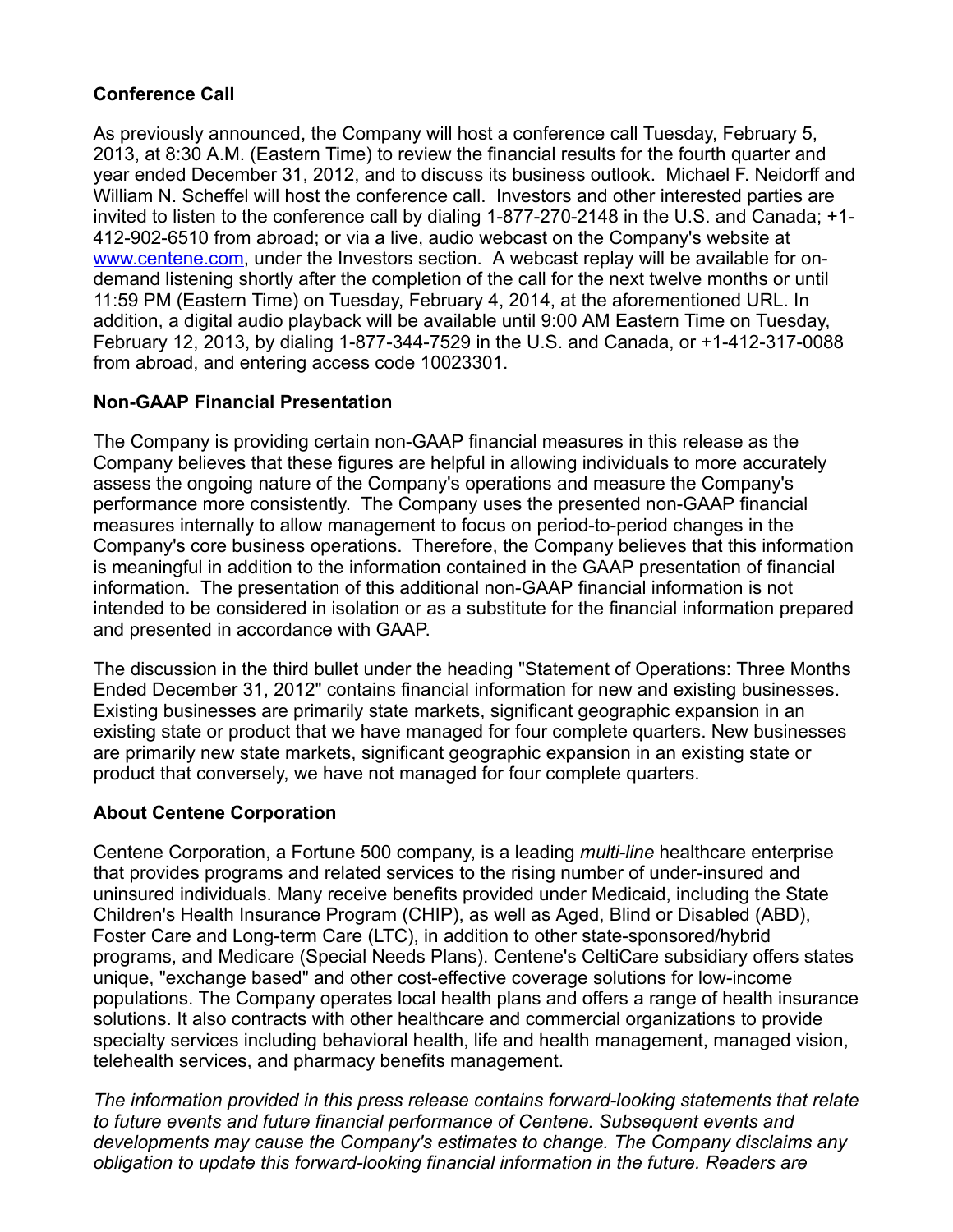*cautioned that matters subject to forward-looking statements involve known and unknown risks and uncertainties, including economic, regulatory, competitive and other factors that may cause Centene's or its industry's actual results, levels of activity, performance or achievements to be materially different from any future results, levels of activity, performance or achievements expressed or implied by these forward-looking statements. Actual results may differ from projections or estimates due to a variety of important factors, including Centene's ability to accurately predict and effectively manage health benefits and other operating expenses and reserves, competition, membership and revenue projections, timing of regulatory contract approval, changes in healthcare practices, changes in federal or state laws or regulations, changes in expected contract start dates, inflation, provider and state contract changes, new technologies, reduction in provider payments by governmental payors, major epidemics, disasters and numerous other factors affecting the delivery and cost of healthcare, as well as those factors disclosed in the Company's publicly filed documents. The expiration, cancellation or suspension of Centene's Medicaid Managed Care contracts, or the loss of any appeal of or protest to any such expiration, cancellation or suspension, by state governments would also negatively affect Centene.*

[Tables Follow]

#### **CENTENE CORPORATION AND SUBSIDIARIES CONSOLIDATED BALANCE SHEETS (In thousands, except share data) (Unaudited)**

|                                                                               | December 31,<br>2012 | December 31,<br>2011 |
|-------------------------------------------------------------------------------|----------------------|----------------------|
| <b>ASSETS</b>                                                                 |                      |                      |
| Current assets:                                                               |                      |                      |
| Cash and cash equivalents                                                     | \$<br>843.952        | \$<br>573,698        |
| Premium and related receivables                                               | 263,452              | 157,450              |
| Short-term investments                                                        | 139,118              | 130,499              |
| Other current assets                                                          | 127,080              | 78,363               |
| <b>Total current assets</b>                                                   | 1,373,602            | 940,010              |
| Long-term investments                                                         | 614,723              | 506,140              |
| <b>Restricted deposits</b>                                                    | 34,793               | 26.818               |
| Property, software and equipment, net                                         | 377,726              | 349,622              |
| Goodwill                                                                      | 256,288              | 281,981              |
| Intangible assets, net                                                        | 20,268               | 27,430               |
| Other long-term assets                                                        | 64,282               | 58,335               |
| <b>Total assets</b>                                                           | 2,741,682<br>\$      | \$<br>2,190,336      |
| <b>LIABILITIES AND STOCKHOLDERS' EQUITY</b>                                   |                      |                      |
| Current liabilities:                                                          |                      |                      |
| Medical claims liability                                                      | \$<br>926,302        | \$<br>607,985        |
| Premium deficiency reserve                                                    | 41,475               |                      |
| Accounts payable and accrued expenses                                         | 191,343              | 216,504              |
| Unearned revenue                                                              | 34,597               | 9,890                |
| Current portion of long-term debt                                             | 3,373                | 3,234                |
| <b>Total current liabilities</b>                                              | 1,197,090            | 837,613              |
| Long-term debt                                                                | 535,481              | 348,344              |
| Other long-term liabilities                                                   | 55,344               | 67,960               |
| <b>Total liabilities</b>                                                      | 1,787,915            | 1,253,917            |
| Commitments and contingencies                                                 |                      |                      |
| Stockholders' equity:                                                         |                      |                      |
| Common stock, \$.001 par value; authorized 100,000,000 shares; 55,339,160     |                      |                      |
| issued and 52,329,248 outstanding at December 31, 2012, and 53,586,726 issued |                      |                      |
| and 50,864,618 outstanding at December 31, 2011                               | 55                   | 54                   |
| Additional paid-in capital                                                    | 450,856              | 421,981              |
| Accumulated other comprehensive income:                                       |                      |                      |
| Unrealized gain on investments, net of tax                                    | 5,189                | 5,761                |
| Retained earnings                                                             | 566,820              | 564,961              |
| Treasury stock, at cost (3,009,912 and 2,722,108 shares, respectively)        | (69, 864)            | (57, 123)            |
| Total Centene stockholders' equity                                            | 953,056              | 935,634              |
| Noncontrolling interest                                                       | 711                  | 785                  |
| Total stockholders' equity                                                    | 953.767              | 936,419              |
| Total liabilities and stockholders' equity                                    | \$<br>2,741,682      | \$<br>2,190,336      |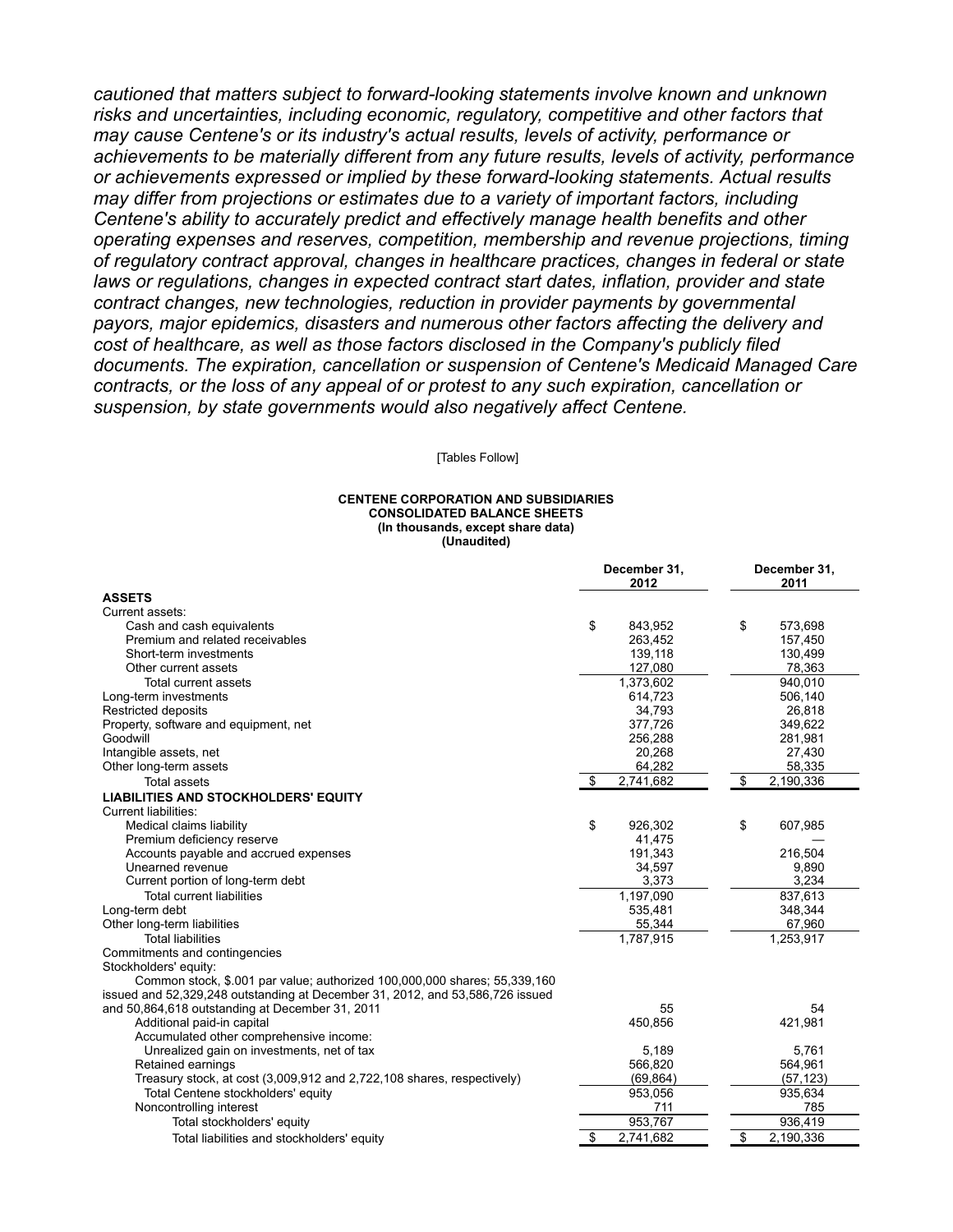#### **CENTENE CORPORATION AND SUBSIDIARIES CONSOLIDATED STATEMENTS OF OPERATIONS (In thousands, except share data) (Unaudited)**

|                                                                    | <b>Three Months Ended</b><br>December 31. |            |                 |    |            |    |            |
|--------------------------------------------------------------------|-------------------------------------------|------------|-----------------|----|------------|----|------------|
|                                                                    |                                           | 2012       | 2011            |    | 2012       |    | 2011       |
| <b>Revenues:</b>                                                   |                                           |            |                 |    |            |    |            |
| Premium                                                            | \$                                        | 2,272,736  | \$<br>1,436,413 | \$ | 8,126,205  | \$ | 5,077,242  |
| Service                                                            |                                           | 28,680     | 22,136          |    | 112,742    |    | 103,765    |
| Premium and service revenues                                       |                                           | 2,301,416  | 1,458,549       |    | 8,238,947  |    | 5,181,007  |
| Premium tax                                                        |                                           | 95,181     | 48,627          |    | 428,665    |    | 159,575    |
| Total revenues                                                     |                                           | 2,396,597  | 1,507,176       |    | 8,667,612  |    | 5,340,582  |
| <b>Expenses:</b>                                                   |                                           |            |                 |    |            |    |            |
| <b>Medical costs</b>                                               |                                           | 2,075,957  | 1,233,739       |    | 7,446,037  |    | 4,324,746  |
| Cost of services                                                   |                                           | 20,808     | 17,397          |    | 87,705     |    | 78,114     |
| General and administrative expenses                                |                                           | 192,282    | 159,937         |    | 704,604    |    | 587,004    |
| Premium tax expense                                                |                                           | 94,482     | 48,726          |    | 428,354    |    | 160,394    |
| Impairment loss                                                    |                                           |            |                 |    | 28,033     |    |            |
| Total operating expenses                                           |                                           | 2,383,529  | 1,459,799       |    | 8,694,733  |    | 5,150,258  |
| Earnings (loss) from operations                                    |                                           | 13,068     | 47,377          |    | (27, 121)  |    | 190,324    |
| Other income (expense):                                            |                                           |            |                 |    |            |    |            |
| Investment and other income                                        |                                           | 3,377      | 3,990           |    | 35,957     |    | 13,369     |
| Debt extinguishment costs                                          |                                           |            |                 |    |            |    | (8,488)    |
| Interest expense                                                   |                                           | (6,067)    | (4,797)         |    | (20, 460)  |    | (20, 320)  |
| Earnings (loss) from operations,                                   |                                           |            |                 |    |            |    |            |
| before income tax expense                                          |                                           | 10,378     | 46,570          |    | (11, 624)  |    | 174,885    |
| Income tax expense (benefit)                                       |                                           | 5,739      | 17,306          |    | (329)      |    | 66,522     |
| Net earnings (loss)                                                |                                           | 4,639      | 29,264          |    | (11, 295)  |    | 108,363    |
| <b>Noncontrolling interest</b>                                     |                                           | (4, 422)   | (848)           |    | (13, 154)  |    | (2, 855)   |
| Net earnings attributable to<br><b>Centene Corporation</b>         |                                           | 9,061      | \$<br>30,112    | \$ | 1,859      | \$ | 111,218    |
| Net earnings per common share attributable to Centene Corporation: |                                           |            |                 |    |            |    |            |
| Basic earnings per common share                                    | \$                                        | 0.17       | \$<br>0.60      | \$ | 0.04       | \$ | 2.22       |
| Diluted earnings per common share                                  | \$                                        | 0.17       | \$<br>0.57      | \$ | 0.03       | \$ | 2.12       |
| Weighted average number of common<br>shares outstanding:           |                                           |            |                 |    |            |    |            |
| <b>Basic</b>                                                       |                                           | 51,817,066 | 50,522,726      |    | 51,509,366 |    | 50,198,954 |
| <b>Diluted</b>                                                     |                                           | 54,055,209 | 52,894,701      |    | 53,714,375 |    | 52,474,238 |

#### **CENTENE CORPORATION AND SUBSIDIARIES CONSOLIDATED STATEMENTS OF CASH FLOWS (In thousands) (Unaudited)**

|                                                                                    | <b>Year Ended December 31.</b> |          |  |         |  |
|------------------------------------------------------------------------------------|--------------------------------|----------|--|---------|--|
|                                                                                    | 2012                           |          |  | 2011    |  |
| <b>Cash flows from operating activities:</b>                                       |                                |          |  |         |  |
| Net earnings (loss)                                                                |                                | (11.295) |  | 108.363 |  |
| Adjustments to reconcile net earnings to net cash provided by operating activities |                                |          |  |         |  |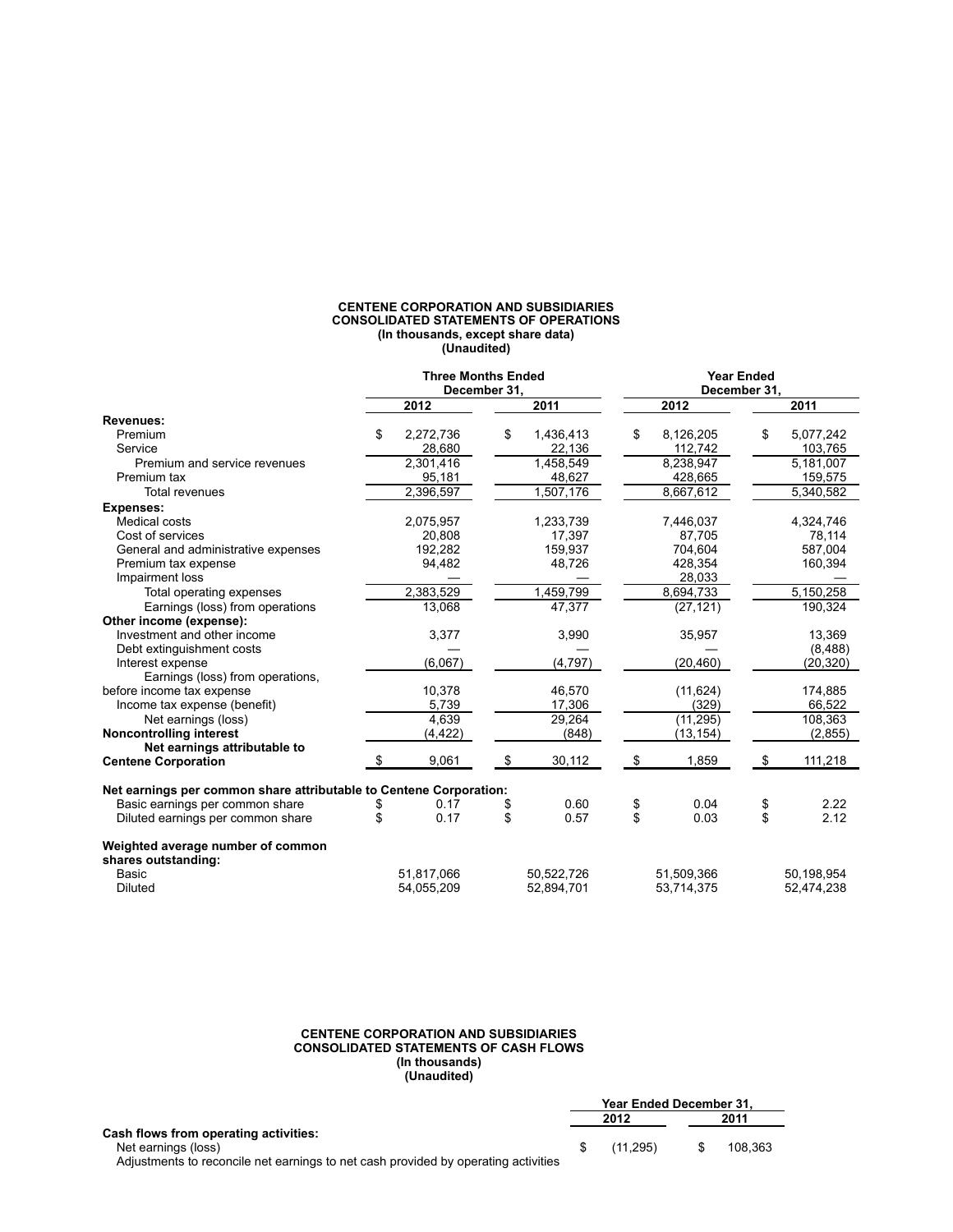| Depreciation and amortization                      | 65,866        | 58,327        |
|----------------------------------------------------|---------------|---------------|
| Stock compensation expense                         | 25,332        | 18,171        |
| Impairment loss                                    | 28,033        |               |
| Gain on sale of investment in convertible note     | (17, 880)     |               |
| Gain on sale of investments, net                   | (1, 484)      | (287)         |
| Debt extinguishment costs                          |               | 8,488         |
| Deferred income taxes                              | (14, 438)     | 2,031         |
| Changes in assets and liabilities                  |               |               |
| Premium and related receivables                    | (116, 558)    | (11, 306)     |
| Other current assets                               | (36, 818)     | (11, 812)     |
| Other assets                                       | 2,825         | (2)           |
| Medical claims liabilities                         | 359,792       | 149,756       |
| Unearned revenue                                   | 24,707        | (109, 082)    |
| Accounts payable and accrued expenses              | (21, 474)     | 38,889        |
| Other operating activities                         | (7, 917)      | 10,160        |
| Net cash provided by operating activities          | 278,691       | 261,696       |
| Cash flows from investing activities:              |               |               |
| Capital expenditures                               | (82, 144)     | (73, 708)     |
| Purchases of investments                           | (695, 687)    | (318, 397)    |
| Sales and maturities of investments                | 589,921       | 267,404       |
| Investments in acquisitions, net of cash acquired  |               | (4, 375)      |
| Net cash used in investing activities              | (187, 910)    | (129.076)     |
| Cash flows from financing activities:              |               |               |
| Proceeds from exercise of stock options            | 15,912        | 15,815        |
| Proceeds from borrowings                           | 400,500       | 419,183       |
| Payment of long-term debt                          | (218, 234)    | (416, 283)    |
| Excess tax benefits from stock compensation        | 10,996        | 4,435         |
| Common stock repurchases                           | (12, 741)     | (7,809)       |
| Contribution from (to) noncontrolling interest     | 1,092         | 813           |
| Purchase of noncontrolling interest                | (14, 429)     |               |
| Debt issue costs                                   | (3,623)       | (9,242)       |
| Net cash provided by financing activities          | 179,473       | 6,912         |
| Net increase in cash and cash equivalents          | 270,254       | 139,532       |
| Cash and cash equivalents, beginning of period     | 573,698       | 434,166       |
| Cash and cash equivalents, end of period           | \$<br>843,952 | \$<br>573,698 |
| Supplemental disclosures of cash flow information: |               |               |
| Interest paid                                      | \$<br>21,605  | 27,383<br>\$  |
| Income taxes paid                                  | \$<br>42,877  | \$<br>50,444  |
|                                                    |               |               |

#### **CENTENE CORPORATION SUPPLEMENTAL FINANCIAL DATA**

|                          | Q4<br>2012 | Q <sub>3</sub><br>2012 | Q <sub>2</sub><br>2012 | Q1<br>2012 | Q4<br>2011 |
|--------------------------|------------|------------------------|------------------------|------------|------------|
| <b>MEMBERSHIP</b>        |            |                        |                        |            |            |
| Managed Care:            |            |                        |                        |            |            |
| Arizona                  | 23.500     | 23,800                 | 24.000                 | 23,100     | 23.700     |
| Florida                  | 214.000    | 209,600                | 204,100                | 199,500    | 198,300    |
| Georgia                  | 313.700    | 312,400                | 313.300                | 306,000    | 298,200    |
| Illinois                 | 18.000     | 17,900                 | 17.800                 | 17,400     | 16.300     |
| Indiana                  | 204.000    | 205,400                | 205.000                | 206,300    | 206,900    |
| Kentucky                 | 135.800    | 145.400                | 143.500                | 145.700    | 180,700    |
| Louisiana                | 165.600    | 167.200                | 168.700                | 51,300     |            |
| Massachusetts            | 21.500     | 28.000                 | 41.400                 | 36.000     | 35.700     |
| Mississippi              | 77.200     | 30,600                 | 30,100                 | 29,500     | 31,600     |
| Missouri                 | 59.600     | 53,900                 |                        |            |            |
| Ohio                     | 157.800    | 173,800                | 166.800                | 161,000    | 159,900    |
| South Carolina           | 90.100     | 89,400                 | 87.800                 | 86,700     | 82,900     |
| Texas                    | 949.900    | 930.700                | 919,200                | 811,000    | 503,800    |
| Washington               | 57.200     | 42.000                 |                        |            |            |
| Wisconsin                | 72,400     | 72,900                 | 75,800                 | 76,000     | 78,000     |
| Total at-risk membership | 2,560,300  | 2,503,000              | 2,397,500              | 2,149,500  | 1,816,000  |
| Non-risk membership      |            |                        |                        |            | 4,900      |
| <b>TOTAL</b>             | 2,560,300  | 2,503,000              | 2,397,500              | 2,149,500  | 1,820,900  |
| Medicaid                 | 1.977.200  | 1.939.400              | 1.848.500              | 1.634.800  | 1,336,800  |
| CHIP & Foster Care       | 237,700    | 229,600                | 222.600                | 218,800    | 213,900    |
| ABD & Medicare           | 307,800    | 289,800                | 269,900                | 247,400    | 218,000    |
| <b>Hybrid Programs</b>   | 29.100     | 35,700                 | 48.100                 | 41,500     | 40.500     |
| Long-term Care           | 8.500      | 8,500                  | 8,400                  | 7,000      | 6,800      |
| Total at-risk membership | 2,560,300  | 2,503,000              | 2,397,500              | 2,149,500  | 1,816,000  |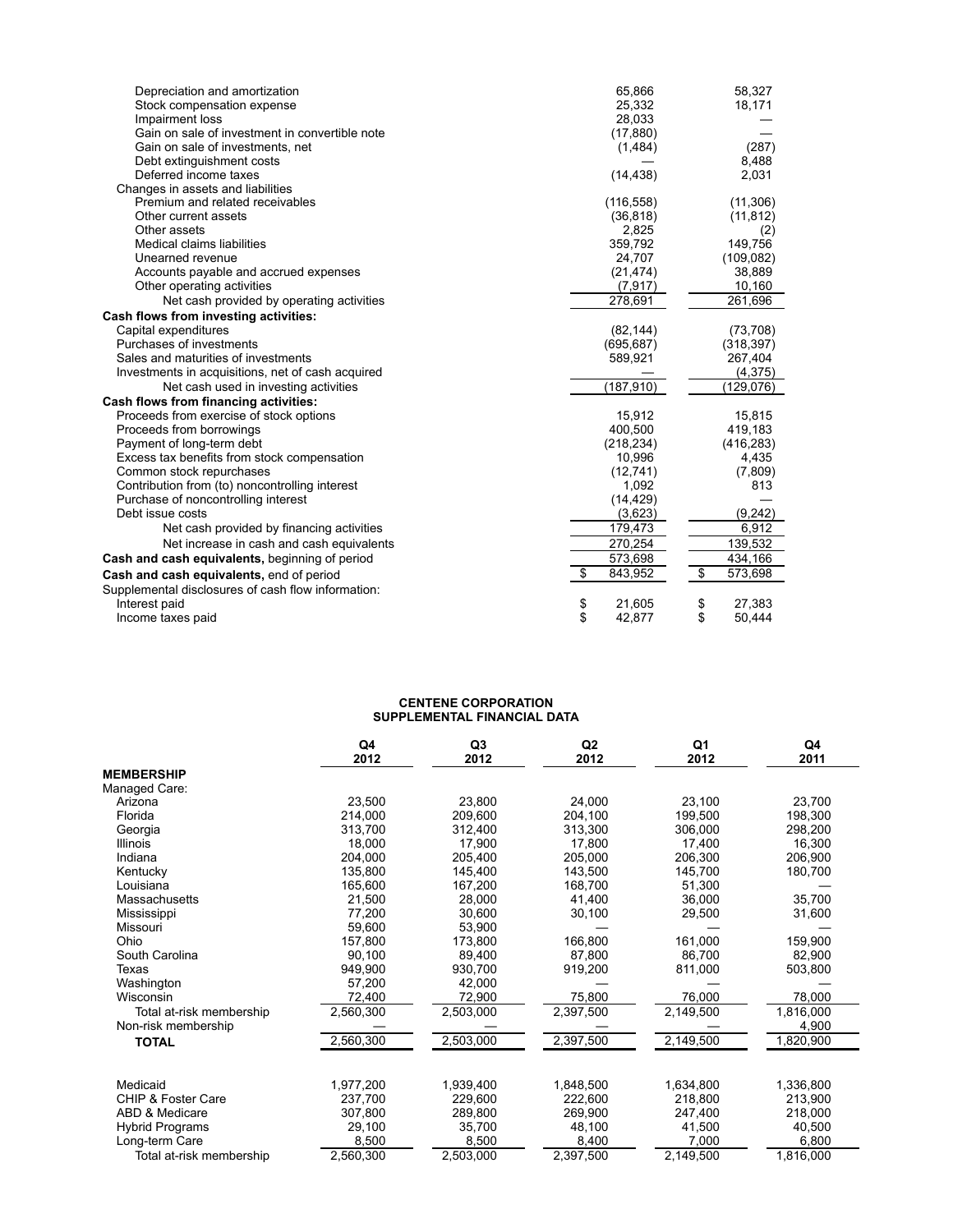| Non-risk membership                                                                                                                                                               |                            |                            |                              |                            | 4,900                      |
|-----------------------------------------------------------------------------------------------------------------------------------------------------------------------------------|----------------------------|----------------------------|------------------------------|----------------------------|----------------------------|
| <b>TOTAL</b>                                                                                                                                                                      | 2,560,300                  | 2,503,000                  | 2,397,500                    | 2,149,500                  | 1,820,900                  |
| Specialty Services <sup>(a)</sup> :<br>Cenpatico Behavioral Health                                                                                                                |                            |                            |                              |                            |                            |
| Arizona                                                                                                                                                                           | 157,900                    | 162,000                    | 159,900                      | 162,100                    | 168,900                    |
| Kansas                                                                                                                                                                            | 49,800                     | 48,500                     | 44,300                       | 46,000                     | 46,200                     |
| <b>TOTAL</b>                                                                                                                                                                      | 207,700                    | 210,500                    | 204,200                      | 208,100                    | 215,100                    |
| (a) Includes external membership only.<br><b>REVENUE PER MEMBER PER</b><br>MONTH <sup>(b)</sup>                                                                                   | \$<br>292                  | \$<br>283                  | \$<br>279                    | \$<br>269                  | \$<br>262                  |
| CLAIMS <sup>(b)</sup>                                                                                                                                                             |                            |                            |                              |                            |                            |
| Period-end inventory<br>Average inventory<br>Period-end inventory per member<br>(b) Revenue per member and claims information are presented for the Managed Care at-risk members. | 641.000<br>555.200<br>0.25 | 826.800<br>547.400<br>0.33 | 1.195.000<br>640.600<br>0.50 | 735.000<br>457.400<br>0.34 | 495.500<br>367,600<br>0.27 |
| <b>NUMBER OF EMPLOYEES</b>                                                                                                                                                        | 6.800                      | 6,400                      | 6,200                        | 5,700                      | 5,300                      |

|                       | Q4<br>2012 | Q3<br>2012 | Q2<br>2012 | Q1<br>2012                                                                                                                                             | Q4<br>2011 |
|-----------------------|------------|------------|------------|--------------------------------------------------------------------------------------------------------------------------------------------------------|------------|
|                       |            |            |            |                                                                                                                                                        |            |
| <b>DAYS IN CLAIMS</b> |            |            |            |                                                                                                                                                        |            |
| <b>PAYABLE (C)</b>    | 41.        | 42.8       | 41.4       | 44.7                                                                                                                                                   | 45.3       |
|                       |            |            |            | $\frac{(c)}{D}$ Dava in Claima Davable is a sole ulation of Modical Claima Lipbilities at the and of the pariod divided by everage eleima expenses per |            |

<sup>(c)</sup> Days in Claims Payable is a calculation of Medical Claims Liabilities at the end of the period divided by average claims expense per calendar day for such period, excluding the Kentucky premium deficiency reserve liability.

| Regulated                                                                                           | \$<br>.595.3 |               | \$<br>1,493.8 |      | \$<br>1,198.2 |      | \$<br>.166.9 |      | \$<br>1,198.9 |   |
|-----------------------------------------------------------------------------------------------------|--------------|---------------|---------------|------|---------------|------|--------------|------|---------------|---|
| Unregulated                                                                                         | 37.3         |               | 36.0          |      | 40.6          |      | 35.5         |      | 38.2          |   |
| <b>TOTAL</b>                                                                                        | 1,632.6      |               | 1,529.8       |      | 1,238.8       |      | ,202.4       |      | 1,237.1       |   |
| <b>DEBT TO</b>                                                                                      |              |               |               |      |               |      |              |      |               |   |
| <b>CAPITALIZATION</b>                                                                               | 36.1         | $\%$          | 29.2          | %    | 30.1          | $\%$ | 26.4         | $\%$ | 27.3          | % |
| <b>DEBT TO</b>                                                                                      |              |               |               |      |               |      |              |      |               |   |
| <b>CAPITALIZATION</b>                                                                               |              |               |               |      |               |      |              |      |               |   |
| <b>EXCLUDING</b>                                                                                    |              |               |               |      |               |      |              |      |               |   |
| <b>NON-RECOURSE</b>                                                                                 |              |               |               |      |               |      |              |      |               |   |
| $DEBT^{(d)}$                                                                                        | 32.7         | $\frac{0}{0}$ | 25.0          | $\%$ | 25.9          | %    | 21.8         | %    | 22.6          | % |
| Debt to Capitalization is calculated as follows: total debt divided by (total debt + total equity). |              |               |               |      |               |      |              |      |               |   |

(d) The non-recourse debt represents the Company's mortgage note payable (\$75.4 million at December 31, 2012).

#### **Operating Ratios:**

|                        |      | <b>Three Months Ended</b><br>December 31. |      | Year Ended<br>December 31. |  |
|------------------------|------|-------------------------------------------|------|----------------------------|--|
|                        | 2012 | 2011                                      | 2012 | 2011                       |  |
| nalth Danafite Dation: |      |                                           |      |                            |  |